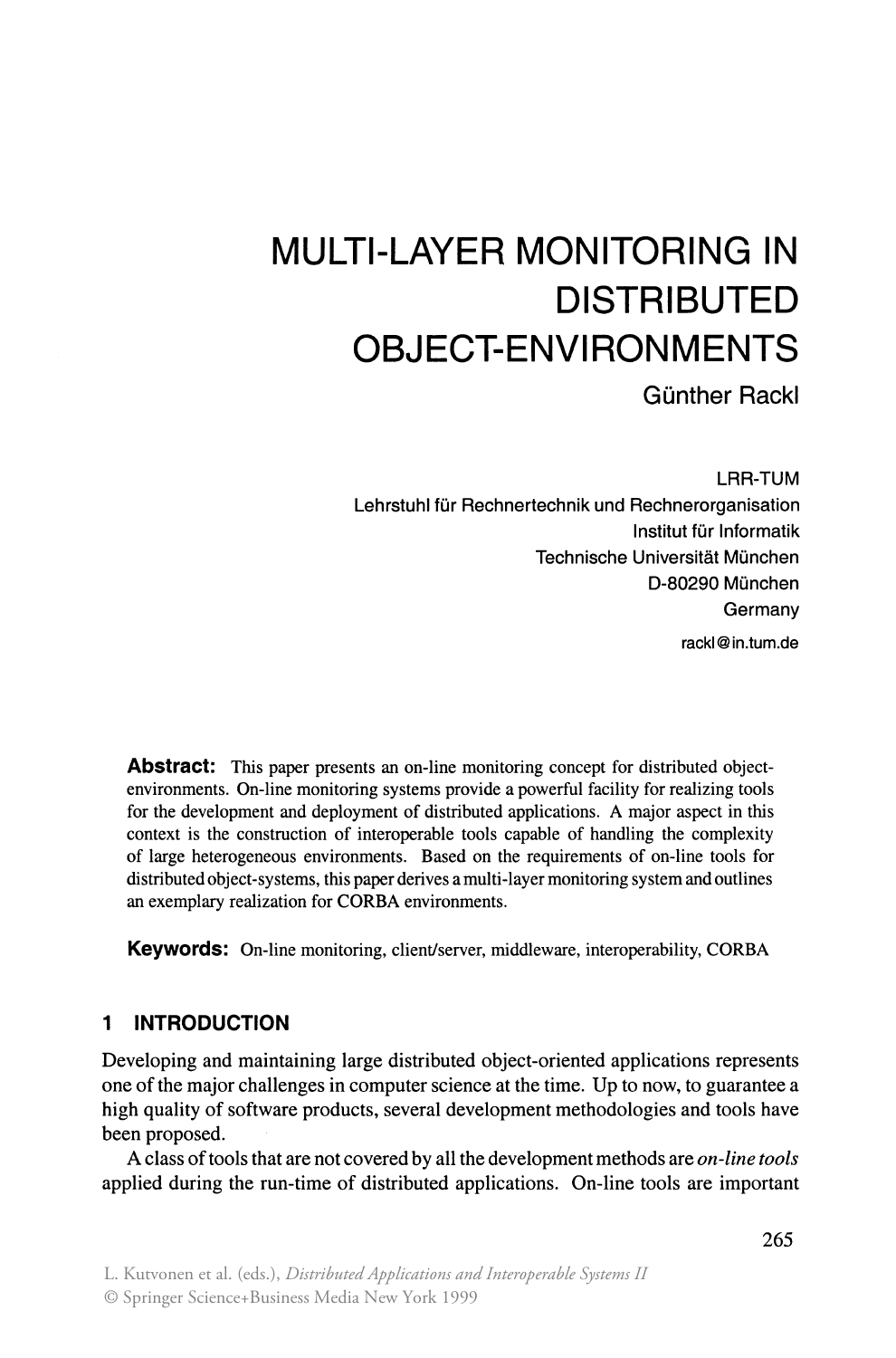during the development phase for debugging and performance tuning purposes, as well as during the deployment phase for supervision, management, or load balancing tasks.

The approach for realizing on-line tools is to provide a common on-line monitoring interface which enables tools to gather required information from the observed application, or to manipulate it. The usage of a separate on-line monitoring system is advantageous because different kinds of tools (both development and deployment tools) can rely on a single interface to observe or modify the distributed application. This also includes aspects like synchronization or interoperability of different tools acting simultaneously. Moreover, in heterogeneous environments the monitoring system can abstract from the underlying run-time environment, with the consequence that tools are not concerned with system-dependent issues. This paper presents an on-line monitoring approach for distributed middleware environments that takes into account the requirements of large object-oriented client/server applications.

*Related Work.* The approach for defining a monitoring layer lying between a distributed application and the tools has been proposed by the OMIS project [2] at LRR-TUM. Other approaches for monitoring distributed object-systems, include Object/Observer by Black& White Software, a commercial product for monitoring and viewing method invocations, and CORBA-Assistant from Fraunhofer Institut [1], who's aim is to provide a management facility for CORBA environments. Moreover, MODIMOS [5] is an approach for visualizing heterogeneous distributed applications.

## **2 REQUIREMENTS IN DISTRIBUTED OBJECT-ENVIRONMENTS**

#### *2.1 Tool-Requirements*

Basically, modem distributed applications are often based on the client/server computing paradigm; their components are implemented using object-oriented languages, and interact using advanced communication middleware. The environments executing these applications are very heterogeneous concerning hard- and software, and several applications are being run simultaneously within a single environment.

Taking into account these system characteristics leads to a set of general tools requirements: At first, *interoperability* between tools is an important aspect, because several tools must be applicable to the same application at a time without interfering with each other. For example, a load balancing and a performance analysis tool might be running simultaneously; or, during deployment, an interactive management tool and a load balancer could be running continuously.

Next, tools need to be able to handle *multi-language applications,* i.e. applications realized in more than one programming language, and it has to be possible to support multiple applications simultaneously, as in large environments various applications could interfere with each other. Finally, as distributed applications are often complex systems, tools need to allow to work on different abstraction levels by concentrating on relevant aspects of the overall system.

Concerning functionality, for development tools tasks like visualization, performance analysis, or debugging are most important. During the deployment phase,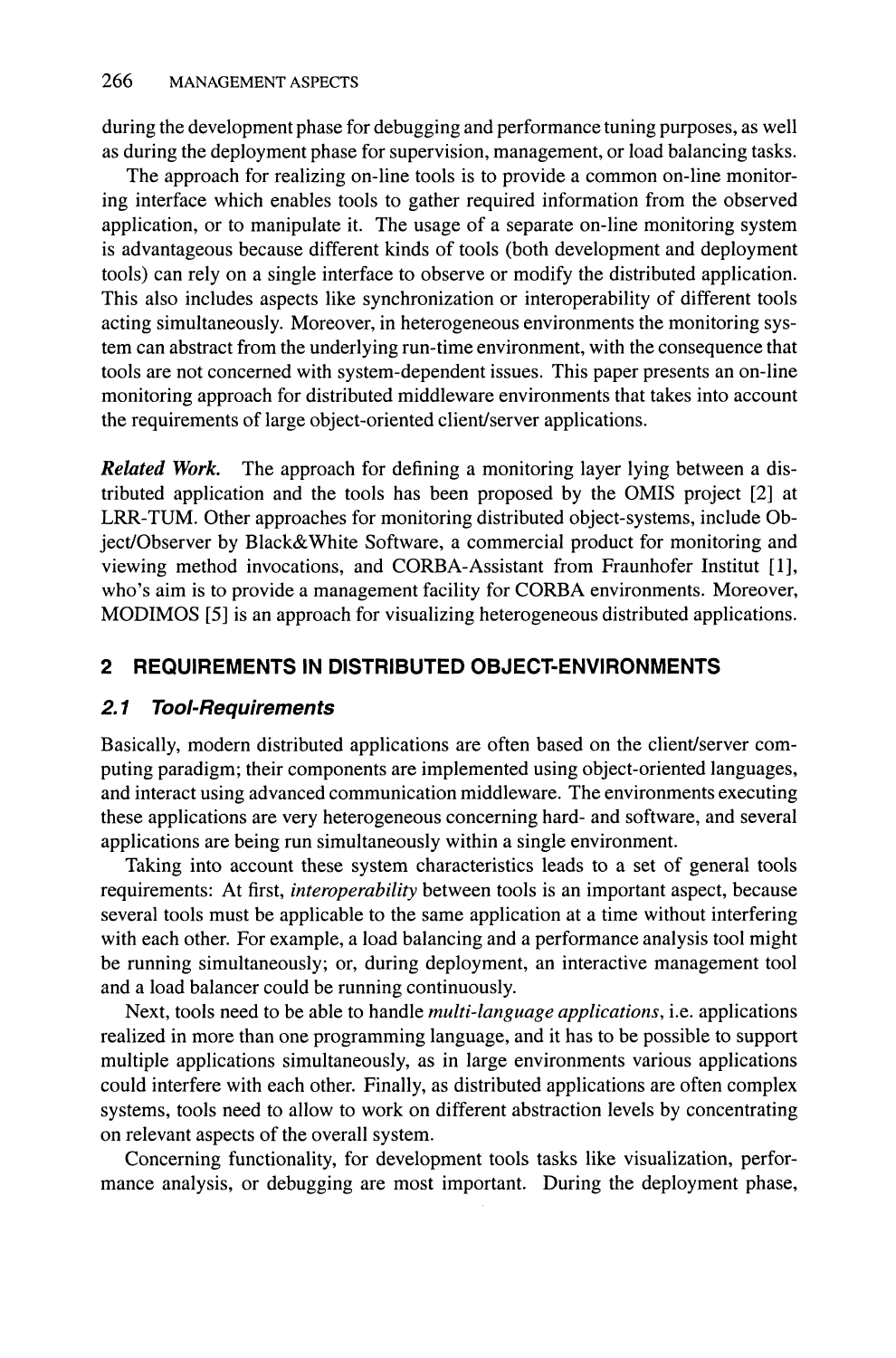supervising tools observing the system behavior and detecting failures are required. Also, for management and maintenance purposes, interactive tools can be applied to manually manipulate the environment, e.g. for manually initiating object migrations in case of system adaptions.

## *2.2 Monitoring-Requirements*

Based on the functionality tools might realize, requirements for the monitoring systems can be derived. First, the monitoring system must be able to deal with aspects concerning client/server applications. This includes monitoring on a request-level, i.e. it must be possible to observe interactions between clients and servers on the level of remote (or also local, in simple cases) method invocations. Secondly, the monitoring system needs to deal with aspects of object-oriented applications. Monitoring has to be possible on an object-level, i.e. objects from the corresponding object-oriented programming languages used for the implementation have to be accessible by the respective tools. These aspects allow to build tools addressing important issues like synchronization or relationships between distributed objects. Furthermore, the collection of specific system-dependent low-level information needs to be addressed by the monitoring system. The result is a step towards integrated and interoperable tool environments for distributed object-environments [4].

# **3 MULTI-LAYER MONITORING CONCEPT**

# *3.1 System Model*

Figure 1 shows an illustration of the distributed environment under consideration. The system to be monitored consists of six abstraction layers, from which the monitor collects information and provides it to tools only by means of the tool-monitor interface.

The highest abstraction level within the system is the application level. Here, only complete applications are of interest for the monitoring system. Within an application, the whole functionality exported by the components is described by interfaces. These interfaces are defined in an abstract way in the interface layer. The realization of the behavior described by these interfaces is done by objects within the distributed 0-0 layer. These objects may still be considered as abstract entities residing in a global object space. In order to enable communication between the distributed objects, some type of middleware is required. Especially, a mechanism to define and uniquely identify objects within the object space is needed. All commonly used middleware standards use some kind of globally unique object references. For example, CORBA uses Interoperable Object References (IORs) to identify CORBA objects [3], Sun's Java Remote Method Invocation RMI uses Uniform Resource Locators (URLs), and Microsoft DCOM generates so-called Globally Unique Identifiers (GUIDs) or monikers. As objects on the distributed 0-0 level are still abstract entities, they need to be implemented in a concrete programming language. This implementation of the objects is considered in the subsequent implementation layer. Obviously, objects may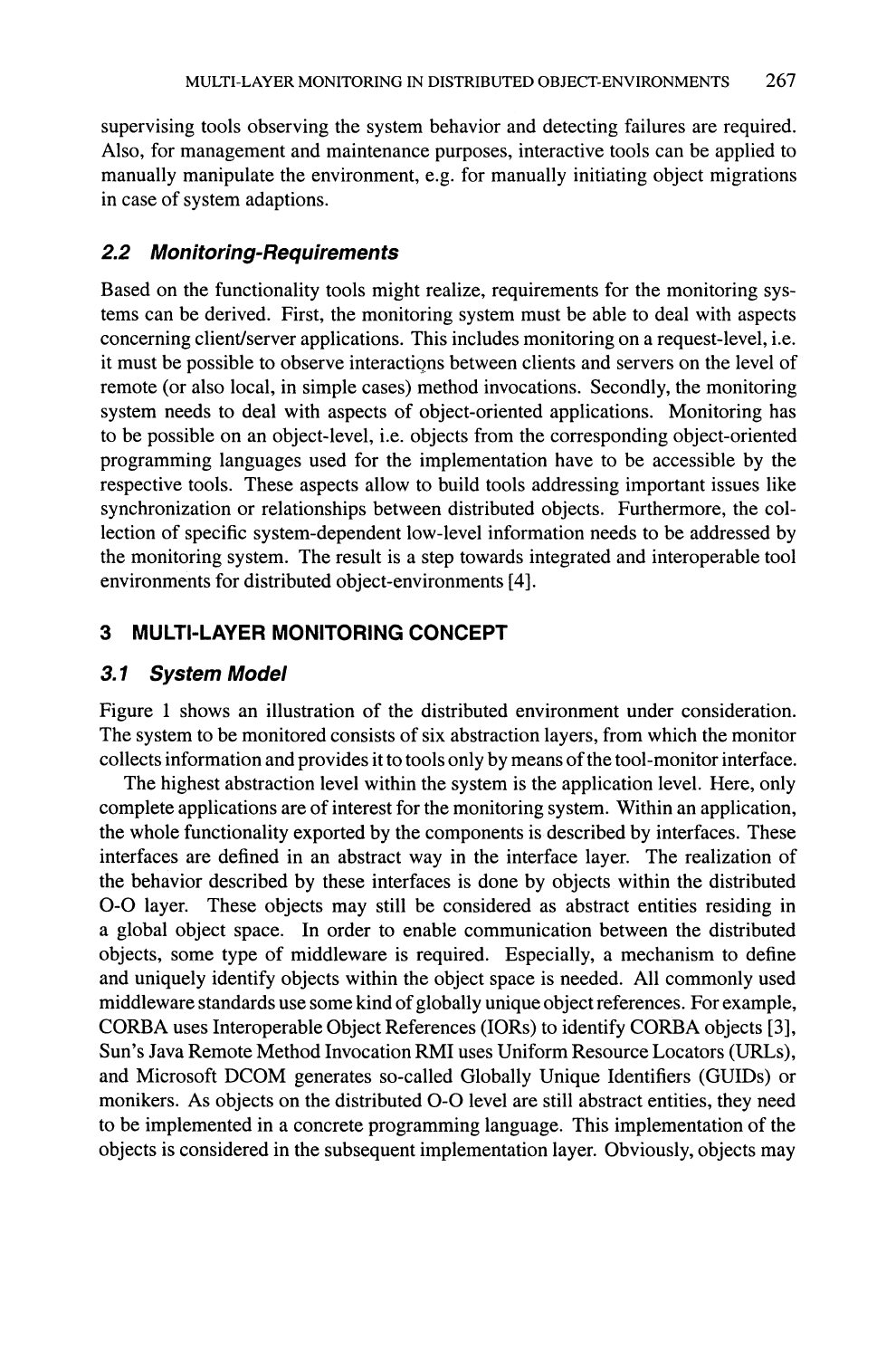

Figure 1. Layer Model of the Distributed Environment.

be implemented using some 0-0 language, but also non-O-O languages may be used, e.g. for integrating legacy code. Finally, the implementation objects are executed within a run-time environment which can be an operating system or a virtual machine on top of an operating system that is being executed by the underlying hardware nodes.

#### *3.2 Multi-Layer Monitoring*

For the monitoring system, two aspects are important: First, it has to be possible to gather data on all abstraction levels in order to serve as an information source for all kinds of on-line tools. And secondly, the mappings between the different layers are of great importance. As all entities within a specific layer are mapped onto appropriate entities within the layer on the next lower level until the hardware layer is reached, keeping track of these mappings is essential because the relationships between entities in two adjacent layers are not necessarily one-to-one relationships.

Tools making use of the monitoring system may be very diverse and therefore operate only on specific abstraction levels (e.g. a visualizer might be interested in interfaces and CORBA objects). For other tools, mappings between layers can be of special interest (e.g. for performance analysis, the process distribution on the nodes can be decisive).

As a consequence, a *multi-layer monitoring* approach which closely reflects the structure of distributed object-environment is well suited for the class of on-line tools described before. For obtaining information from all abstraction layers, specialized modules adapted to requirements of the layer to be observed can be inserted into the monitoring system. Thus, the monitor is kept very modular and flexible and can easily be adjusted to changes of the distributed environment.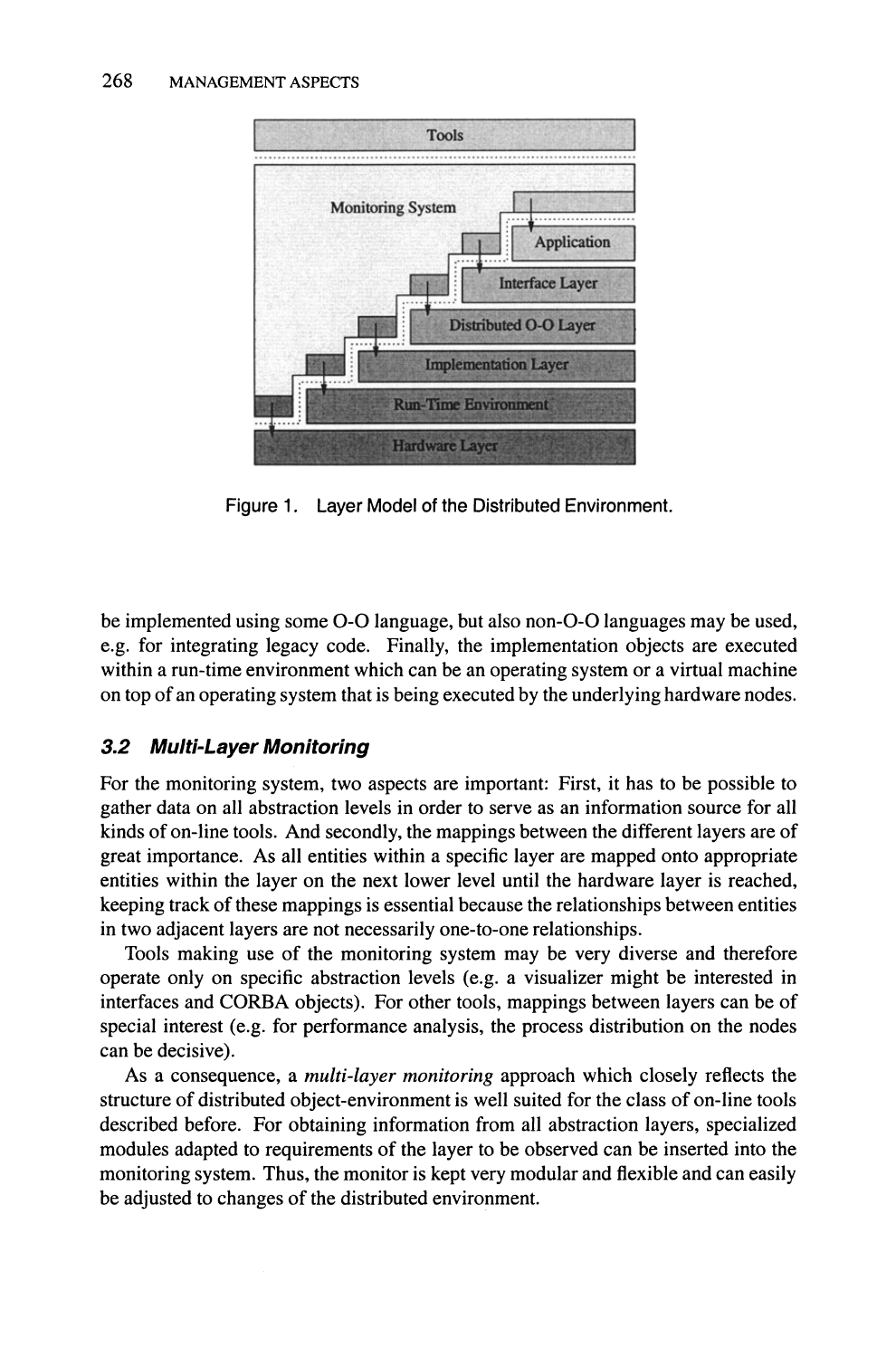## 4 REALIZATION FOR CORBA ENVIRONMENTS

## *4.1 CORBA System Model*

In order to realize a monitoring system, the general application layer model described above has to be applied to CORBA systems. Figure 2 shows the concrete layers and relationships between the layers. Most relationships are n-to-m because of the complex



Figure 2. CORBA Layer Model.

mappings between the layers. Starting from the application layer, the mapping contains CORBA IDL interfaces, CORBA objects, implementation objects, threads, processes, and computing nodes.

# *4.2 Architecture of the Monitoring System*

The most relevant aspects of the monitoring system architecture are the tool-monitor interface, the internal monitor architecture, and the monitor-application interaction.

*Tool-Monitor Interface.* As the monitor itself is a distributed application, the toolmonitor interface can easily be described using CORBA IDL. Services can be classified according to the layer the refer to, and to one of the categories information, manipulation, and event service. In our monitoring system, information services for all layers are foreseen. They provide data about the entities present in each layer, e.g. running applications, exported interfaces, instances of CORBA objects, implementation objects and processes, and nodes executing the respective entities. Manipulation services include starting and stopping entire applications, or the creation and deletion of single objects within the system. Event services finally support tracking of operation calls on the interface and CORBA object level as well as monitoring system data like e.g. current machine load values.